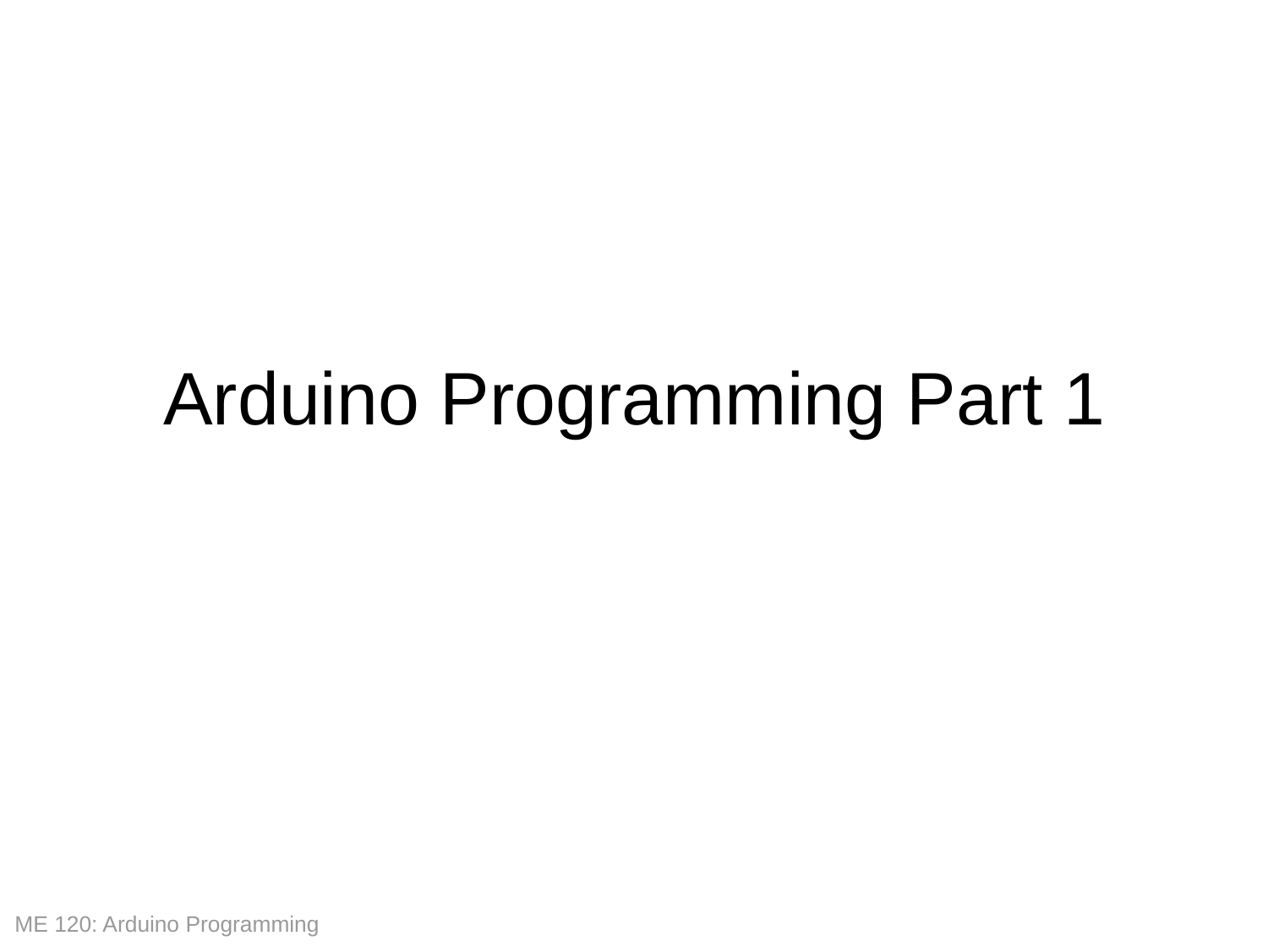## **Overview**

#### Arduino Environment

Basic code components

- ❖ Two required functions: setup() and loop()
- ❖ Variables
- ❖ Calling built-in functions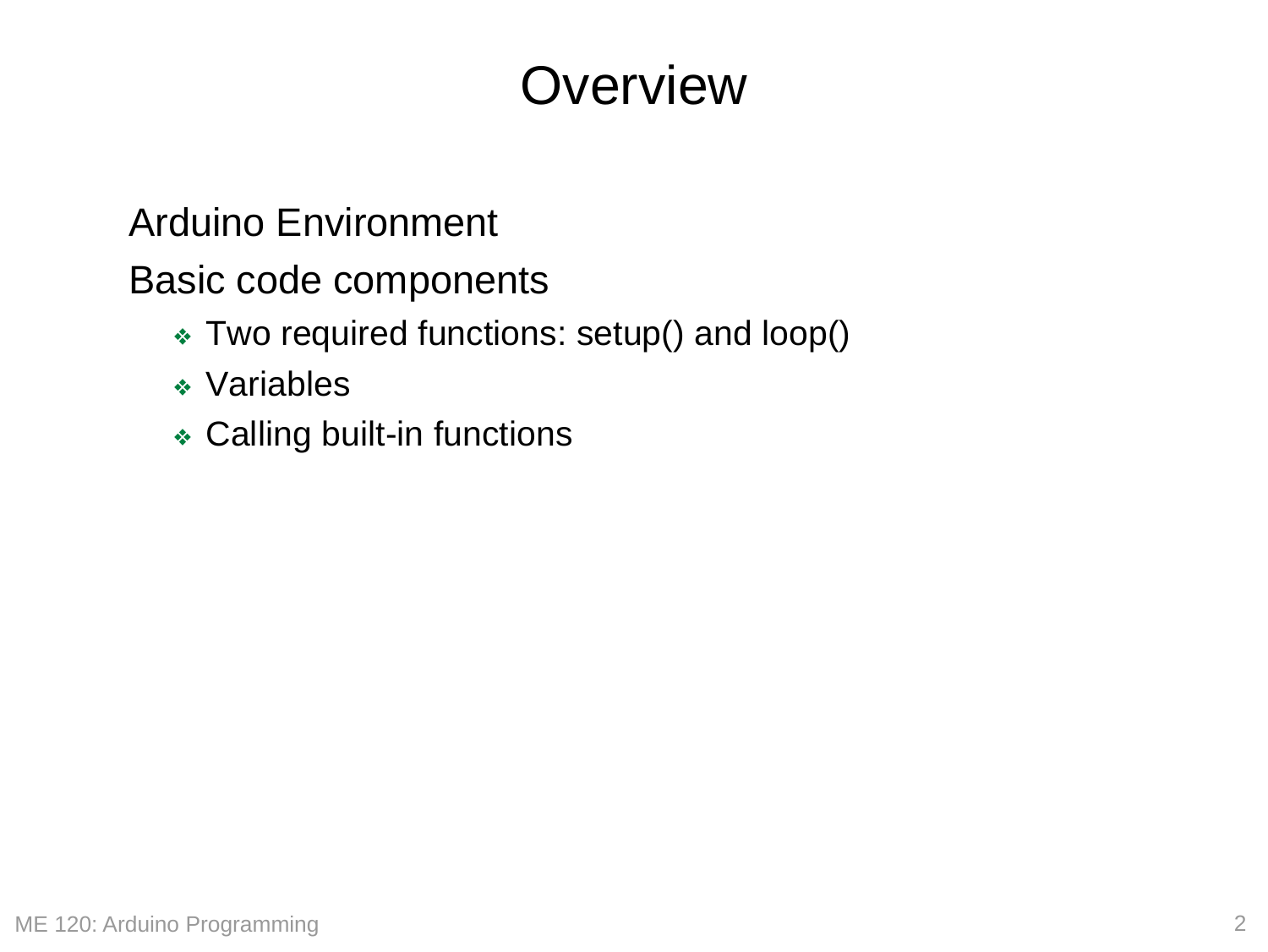## References

These notes borrow from

- ❖ Arduino web site
	- ‣ http://arduino.cc/en/Guide/Environment
	- ‣ http://arduino.cc/en/Tutorial/HomePage
- ❖ Adafruit tutorial #1 and 2
	- ‣ http://www.ladyada.net/learn/arduino/lesson2.html
- ❖ Leah Buechley's Introduction to Arduino
	- ‣ http://web.media.mit.edu/~leah/LilyPad/03\_arduino\_intro.html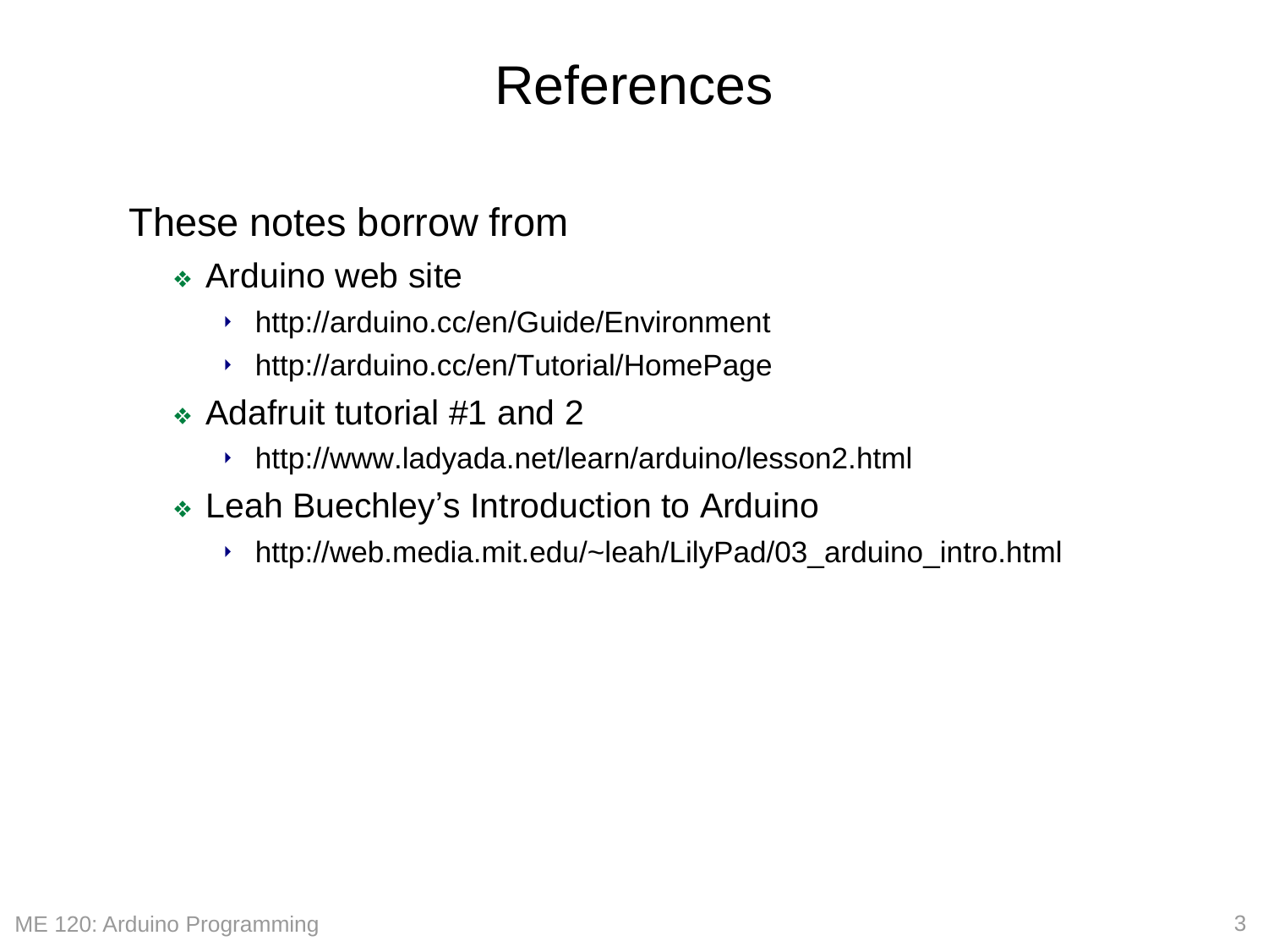## Arduino Web Site References

Overview of the development environment

- ❖ http://www.arduino.cc/en/Guide/Environment
- ❖ https://learn.sparkfun.com/tutorials/redboard-hookup-guide

### Language reference

- ❖ http://arduino.cc/en/Reference/HomePage
- Code tutorials
	- ❖ http://arduino.cc/en/Tutorial/HomePage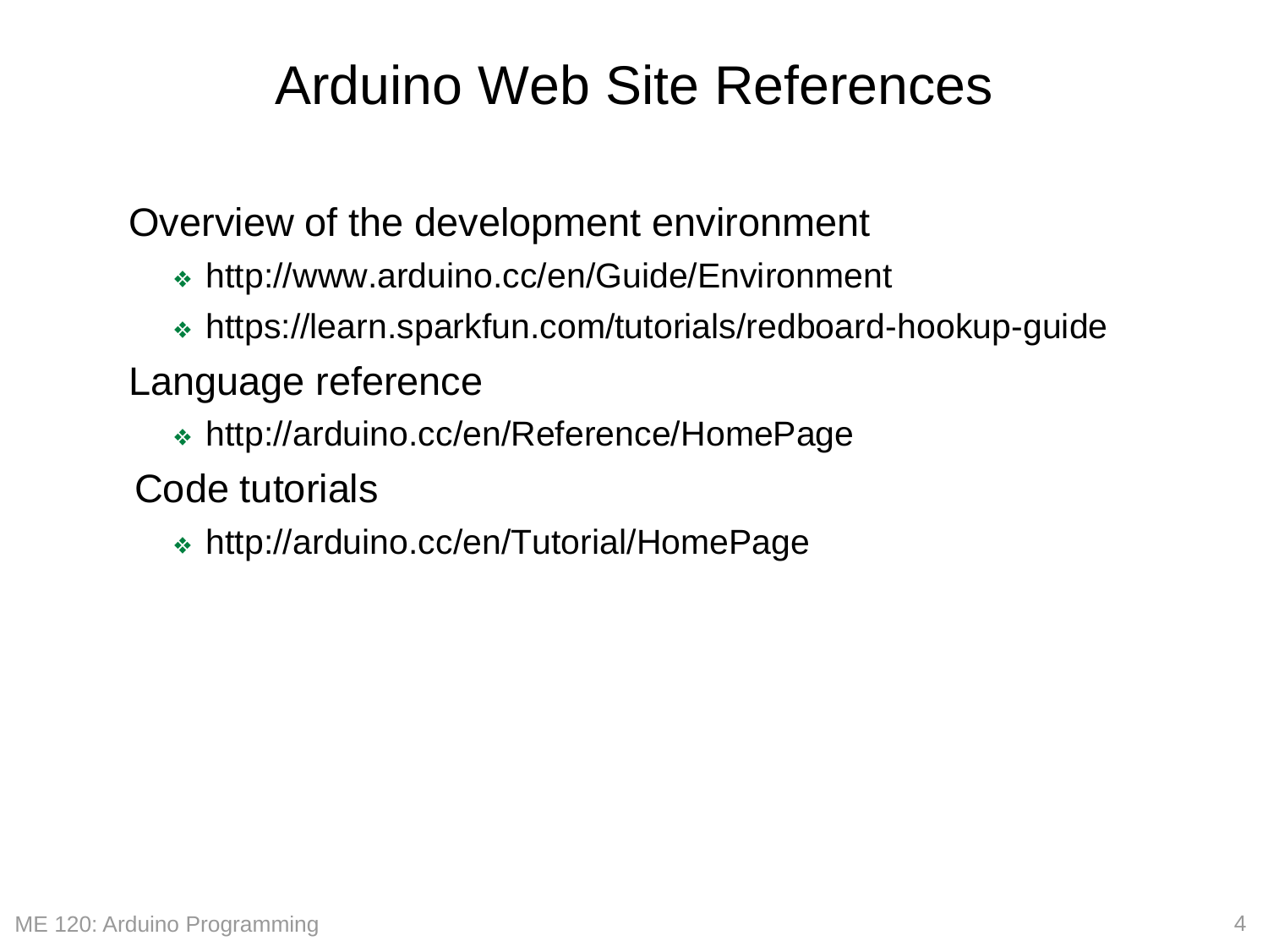### Basic Process

Design the circuit:

- ❖ What are electrical requirements of the sensors or actuators?
- ❖ Identify analog inputs (sensors)
- ❖ Identify digital inputs & outputs (buttons, LEDs, relays)

#### Write the code

- ❖ Build incrementally
	- ‣ Get the simplest piece to work first
	- ‣ Add complexity and test at each stage
	- ‣ Save and Backup frequently
- ❖ Use variables, not constants
- ❖ Comment liberally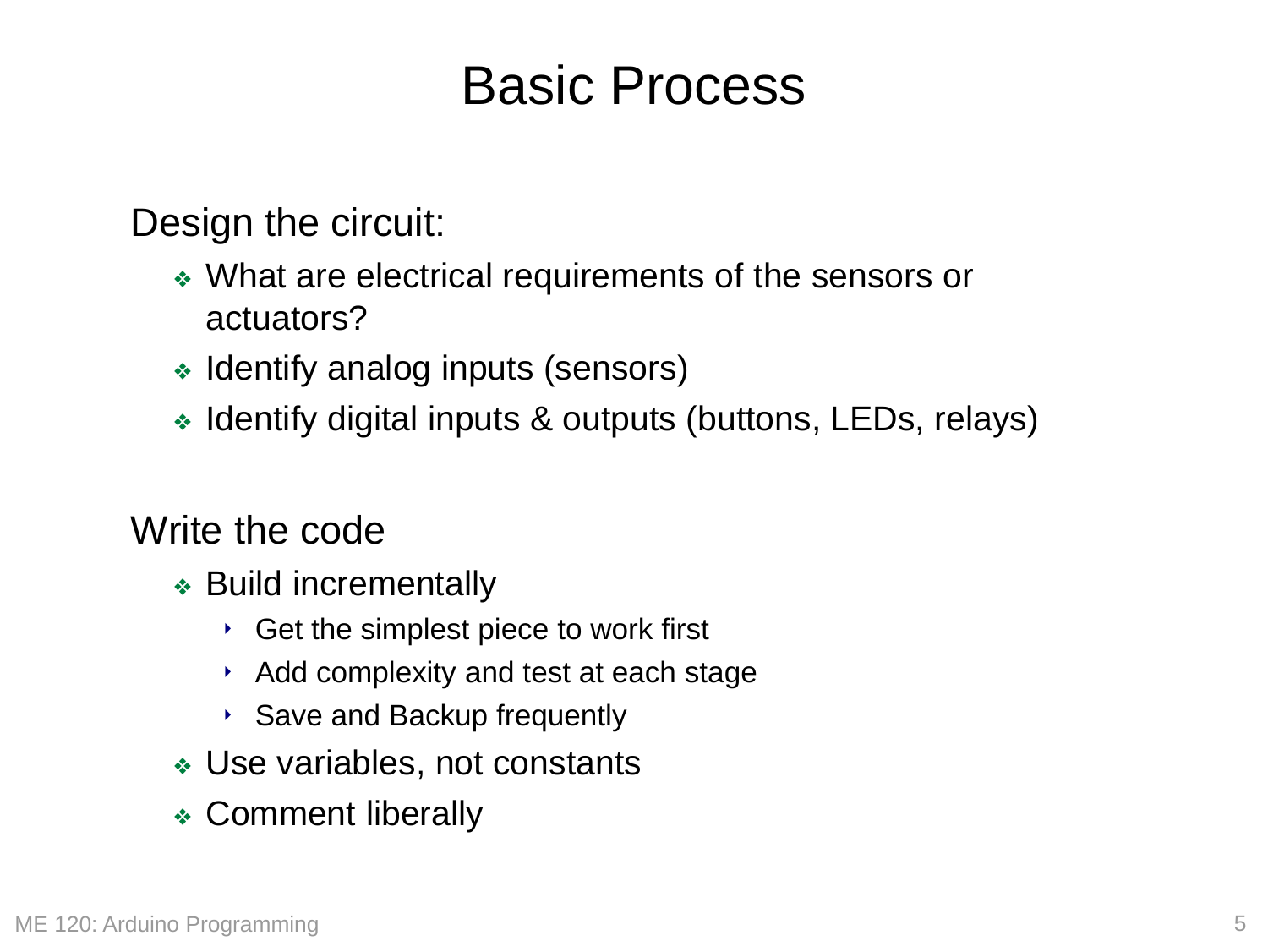## Writing and Downloading Code

Write sketch on PC



Download sketch on Arduino

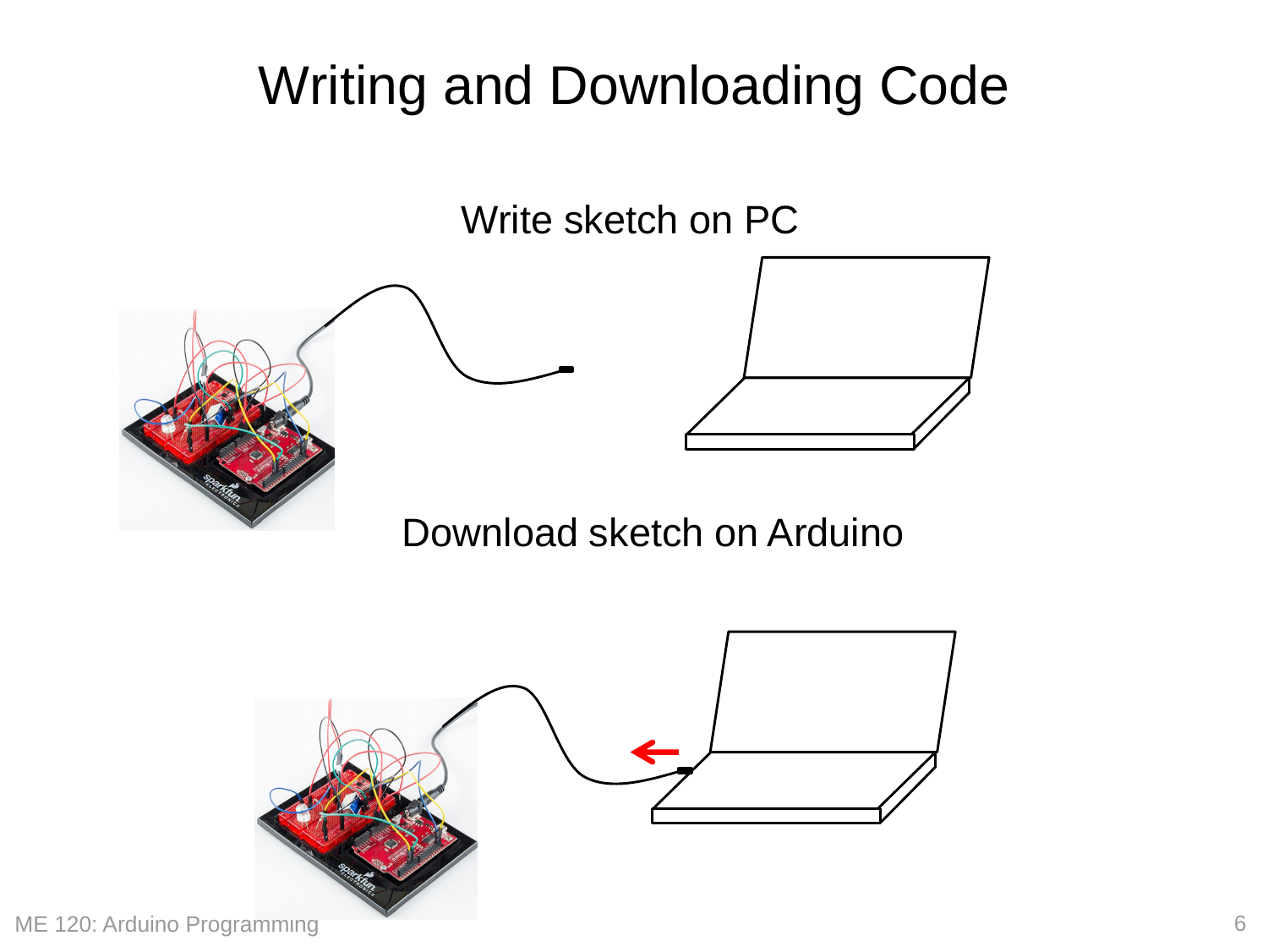## Running Code While Tethered

Run sketch on Arduino and send data back to PC

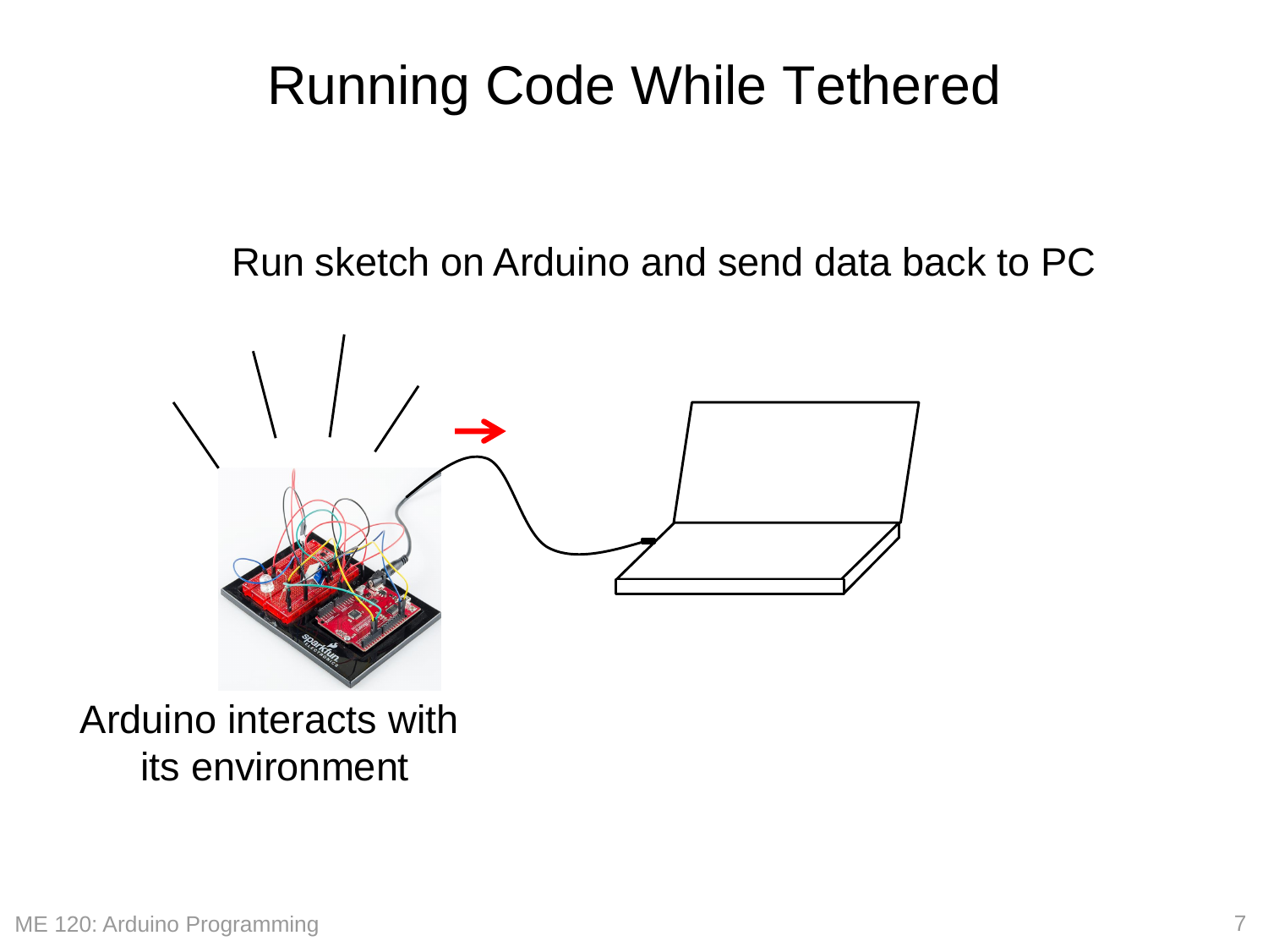## Running Code Stand-Alone

Run Arduino in stand alone mode



#### Arduino interacts with its environment and runs on battery power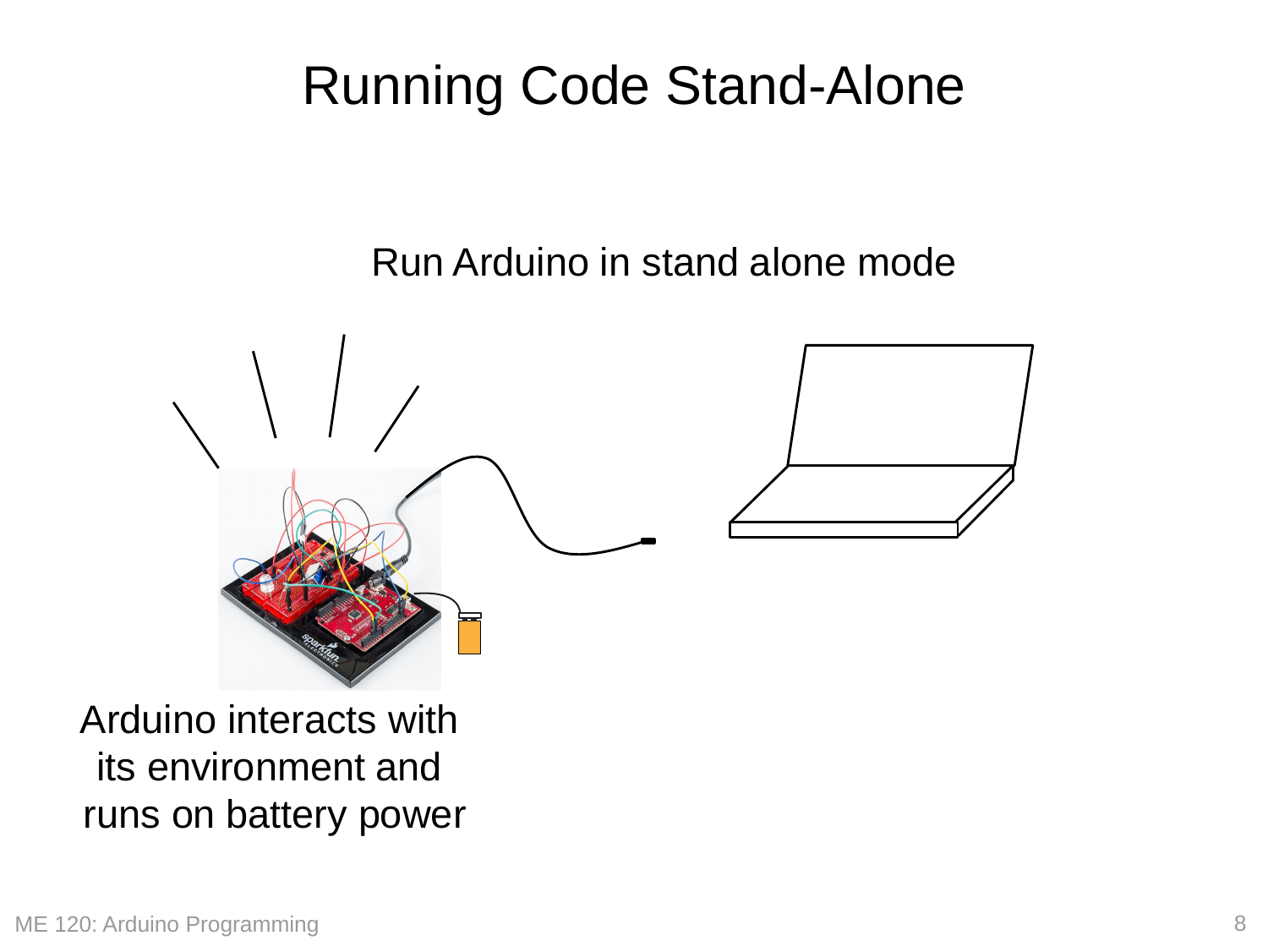## When you open up the Arduino software

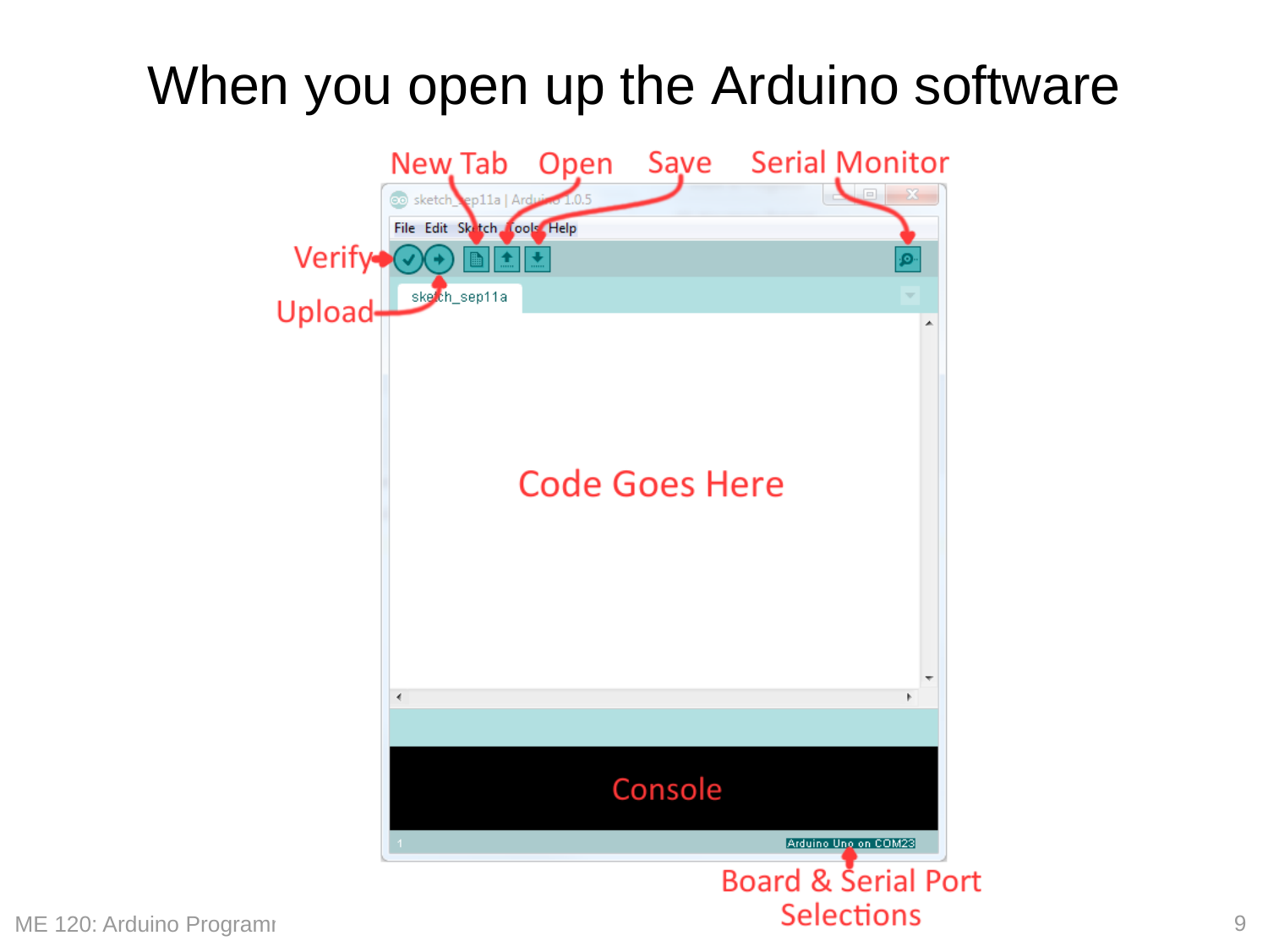# Open the example sketch, blink.ino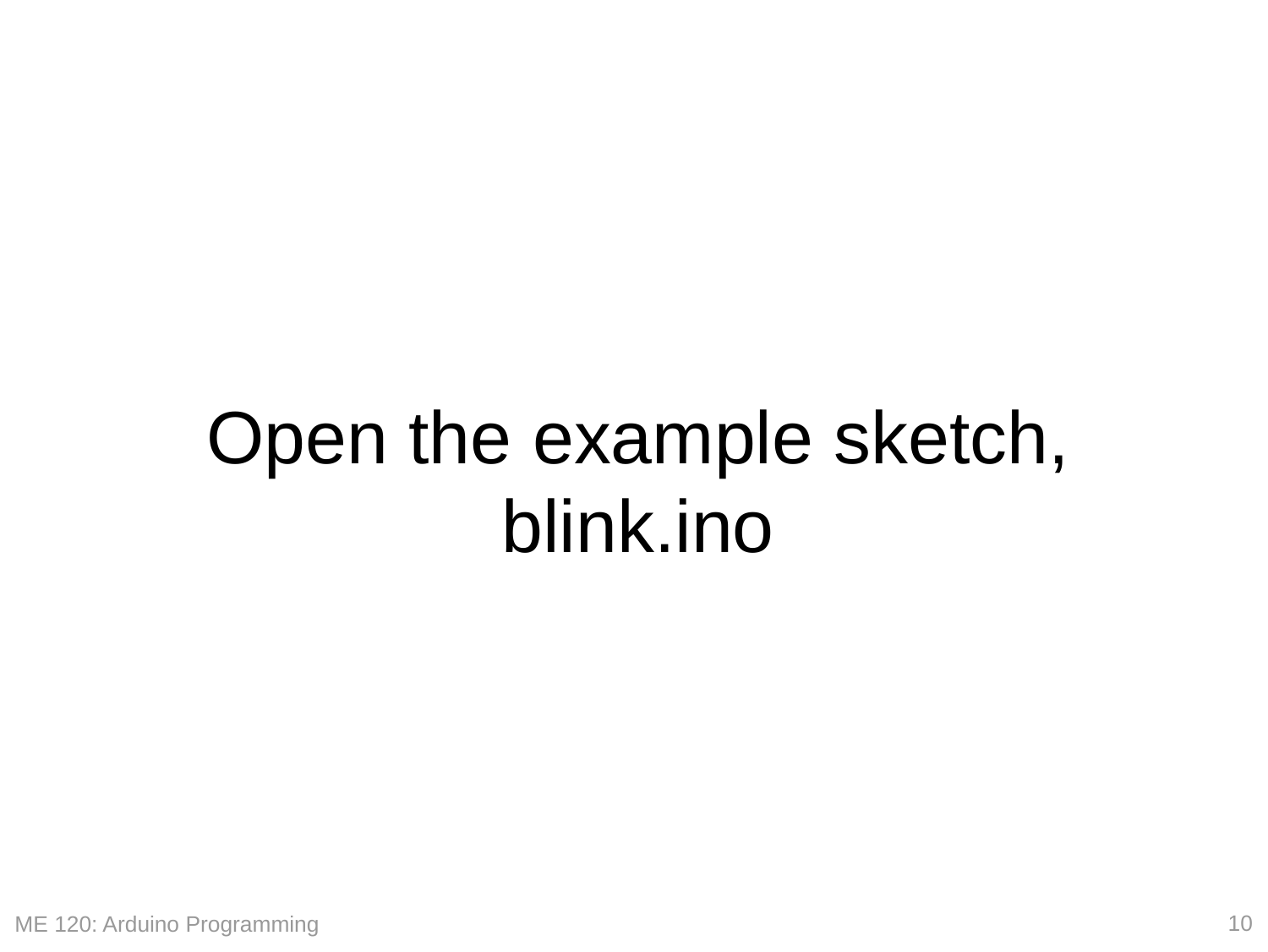## Load "Blink" from the built-in examples

| New                            | <b>第N</b>     |                        |                    |
|--------------------------------|---------------|------------------------|--------------------|
| Open                           | \$0           |                        |                    |
| Sketchbook                     |               |                        |                    |
| <b>Examples</b>                | ▶             | 01.Basics              | AnalogReadSerial   |
| Close                          | <b>HRW</b>    | 02.Digital             | <b>BareMinimum</b> |
| Save                           | <b></b>       | 03.Analog              | <b>Blink</b>       |
| Save As                        | <b>☆ 米S</b>   | 04.Communication       | DigitalReadSerial  |
| Upload                         | <b>HRU</b>    | 05.Control             | Fade               |
| <b>Upload Using Programmer</b> | <b>O 36 0</b> | 06.Sensors             | ReadAnalogVoltage  |
|                                |               | 07.Display             |                    |
| Page Setup                     | <b>G</b> 36P  | 08.Strings             |                    |
| Print                          | $_{\rm{20}}$  | 09.USB                 |                    |
|                                |               | 10.StarterKit          |                    |
|                                |               | ArduinoISP             |                    |
|                                |               | AFMotor                |                    |
|                                |               | DualMC33926MotorShield |                    |
|                                |               | <b>EEPROM</b>          |                    |
|                                |               | Esplora                |                    |
|                                |               | Ethernet               |                    |
|                                |               | Firmata                |                    |
|                                |               | <b>GSM</b>             |                    |
|                                |               | LiquidCrystal          |                    |
|                                |               | Robot_Control          |                    |
|                                |               | Robot_Motor            |                    |
|                                |               | SD                     |                    |
|                                |               | Servo                  |                    |
|                                |               | SoftwareSerial         |                    |
|                                |               | <b>SPI</b>             |                    |
|                                |               | Stepper                |                    |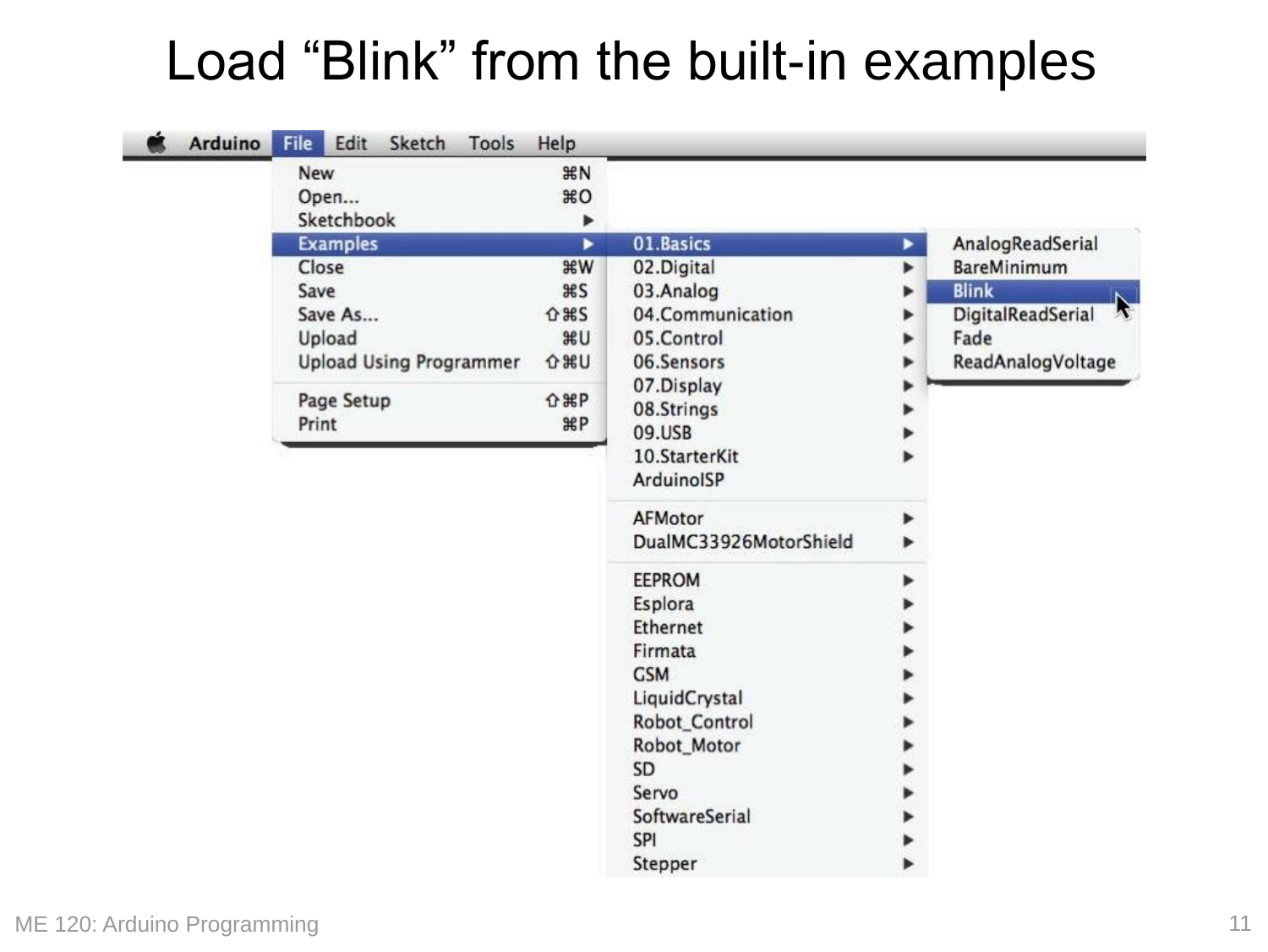## Arduino IDE



### IDE = Integrated Development Environment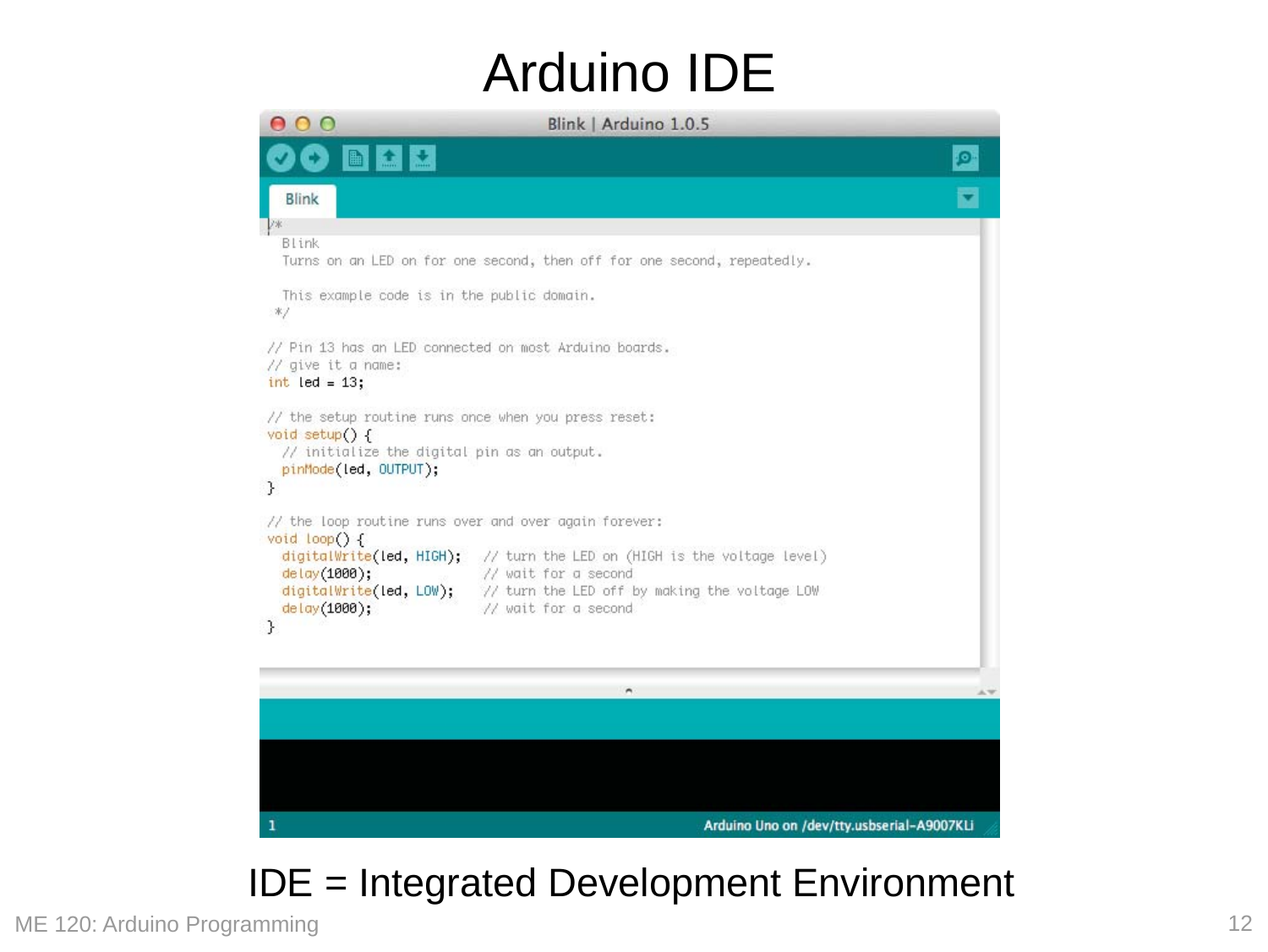## Common Code Structure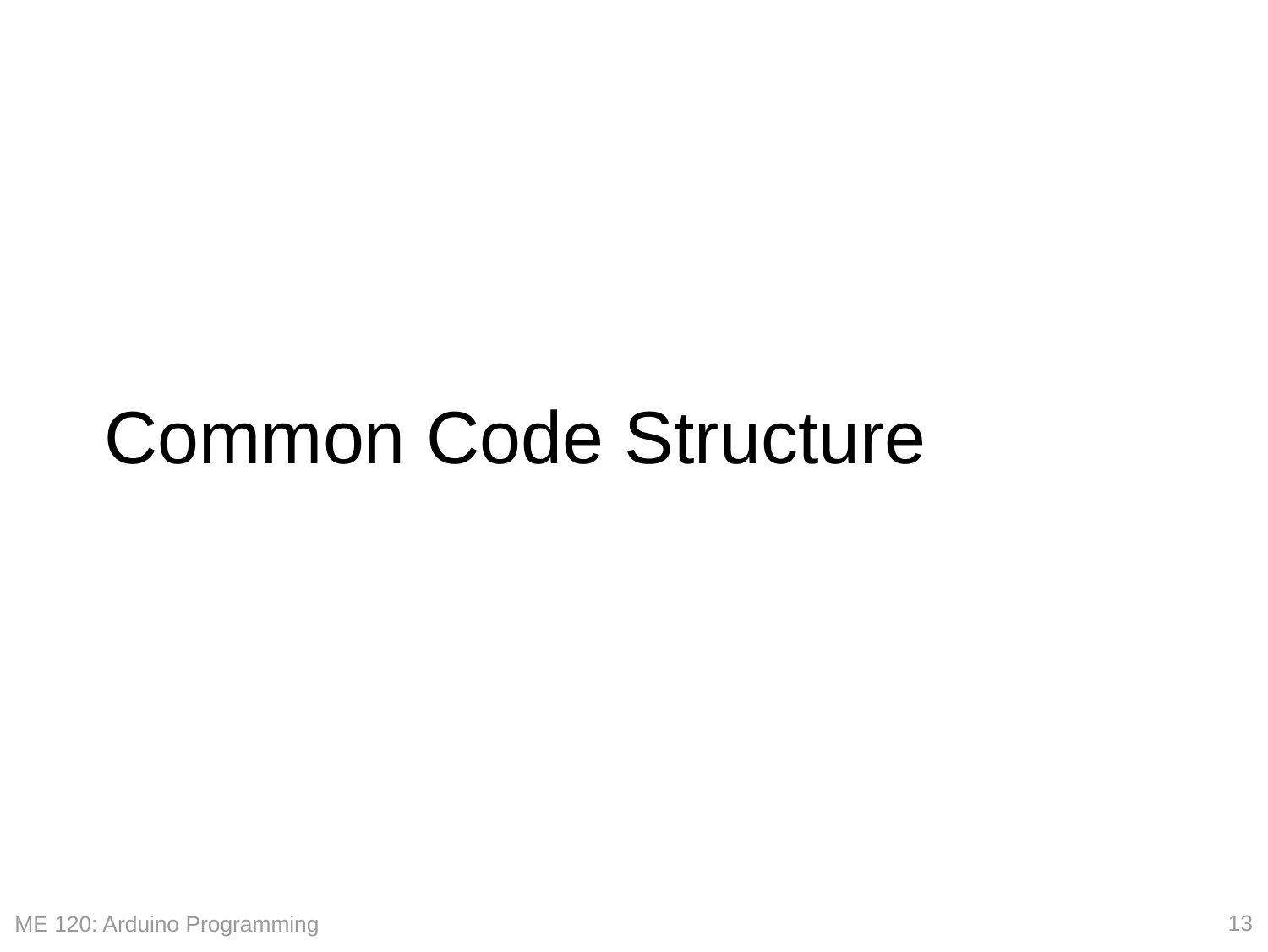### Code Structure: Header

| 000                                                                                                                                                                                                                                                                                                               | Blink   Arduino 1.0.5                                                   |                              |  |  |
|-------------------------------------------------------------------------------------------------------------------------------------------------------------------------------------------------------------------------------------------------------------------------------------------------------------------|-------------------------------------------------------------------------|------------------------------|--|--|
| <b>OO BEE</b>                                                                                                                                                                                                                                                                                                     |                                                                         | <b>p</b>                     |  |  |
| <b>Blink</b>                                                                                                                                                                                                                                                                                                      |                                                                         | ×                            |  |  |
| Blink                                                                                                                                                                                                                                                                                                             | Turns on an LED on for one second, then off for one second, repeatedly. |                              |  |  |
| This example code is in the public domain.<br>$\ast/$                                                                                                                                                                                                                                                             |                                                                         |                              |  |  |
| // Pin 13 has an LED connected on most Arduino boards.<br>// give it a name:<br>int led = $13;$                                                                                                                                                                                                                   |                                                                         | Header provides information. |  |  |
| // the setup routine runs once when you press reset:<br>void setup() $\{$<br>// initialize the digital pin as an output.<br>pinMode(led, OUTPUT);<br>}                                                                                                                                                            |                                                                         | Can also contain code        |  |  |
| // the loop routine runs over and over again forever:<br>void $loop() f$<br>digitalWrite(led, HIGH); // turn the LED on (HIGH is the voltage level)<br>// wait for a second<br>delay(1000);<br>digitalWrite(led, LOW); // turn the LED off by making the voltage LOW<br>delay(1000);<br>// wait for a second<br>} |                                                                         |                              |  |  |
|                                                                                                                                                                                                                                                                                                                   | n                                                                       |                              |  |  |
|                                                                                                                                                                                                                                                                                                                   |                                                                         |                              |  |  |
|                                                                                                                                                                                                                                                                                                                   |                                                                         |                              |  |  |
| Arduino Uno on /dev/ttv.usbserial-A9007KLi                                                                                                                                                                                                                                                                        |                                                                         |                              |  |  |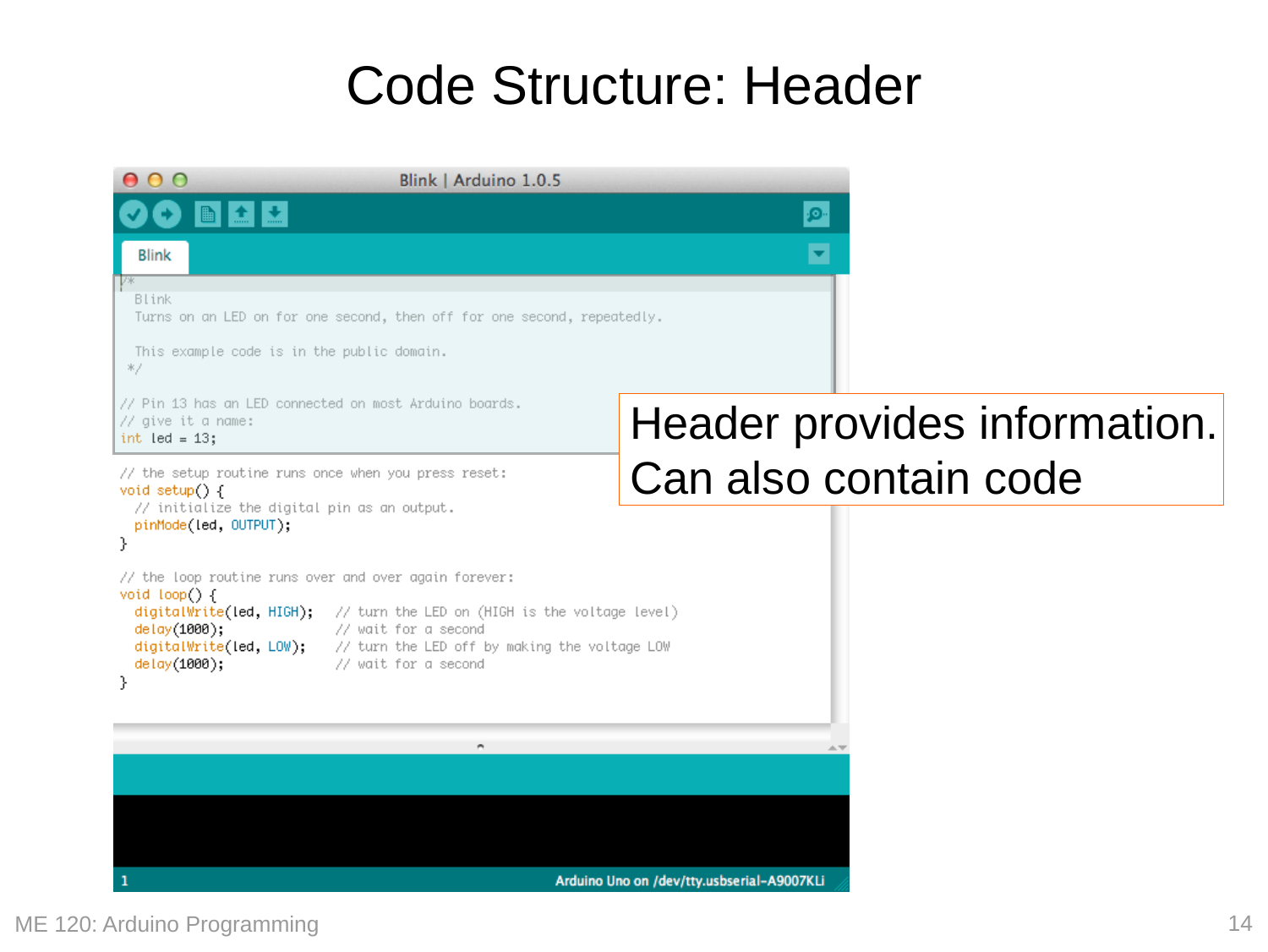## Code Structure: setup function

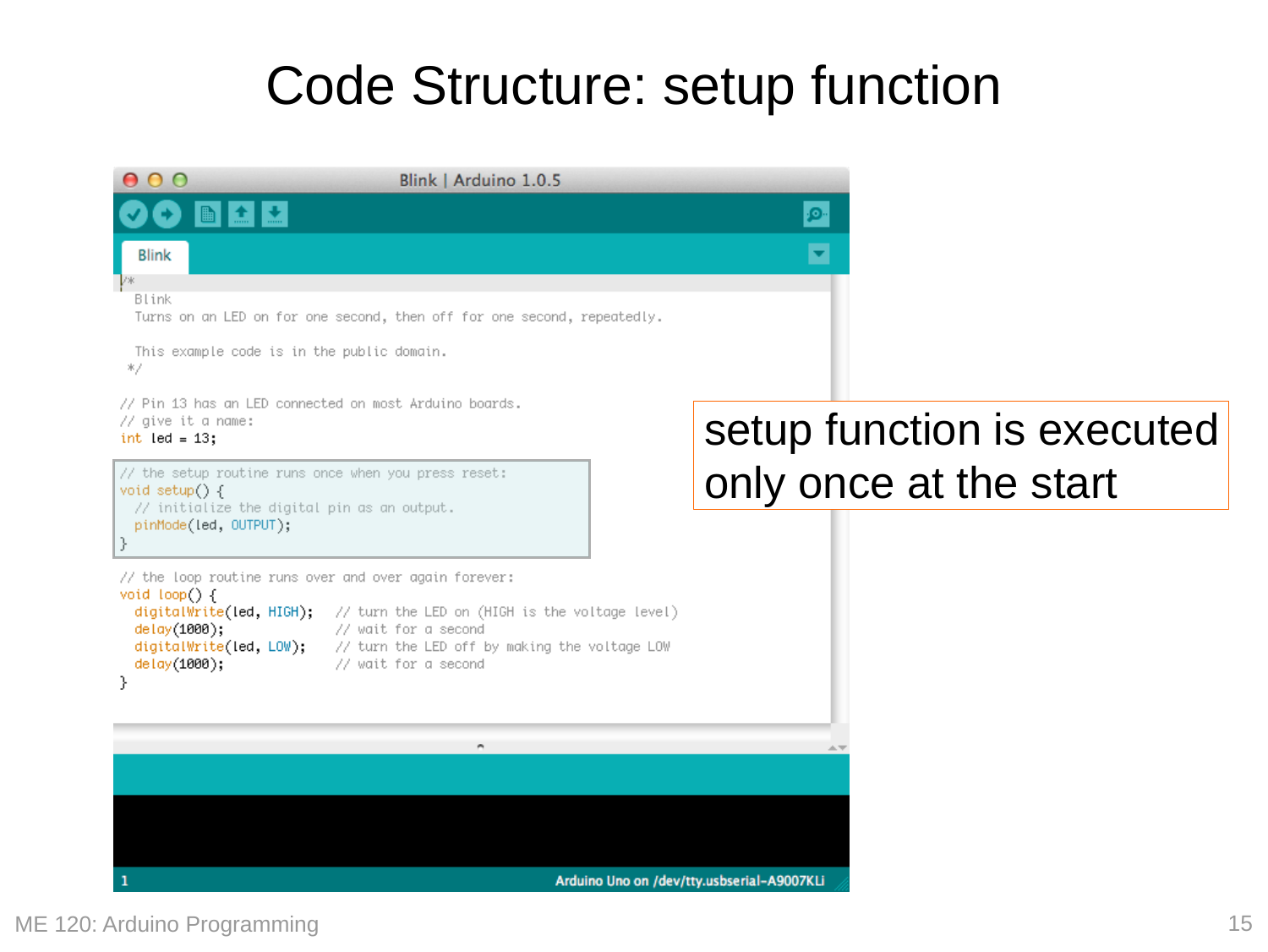## Code Structure: loop function

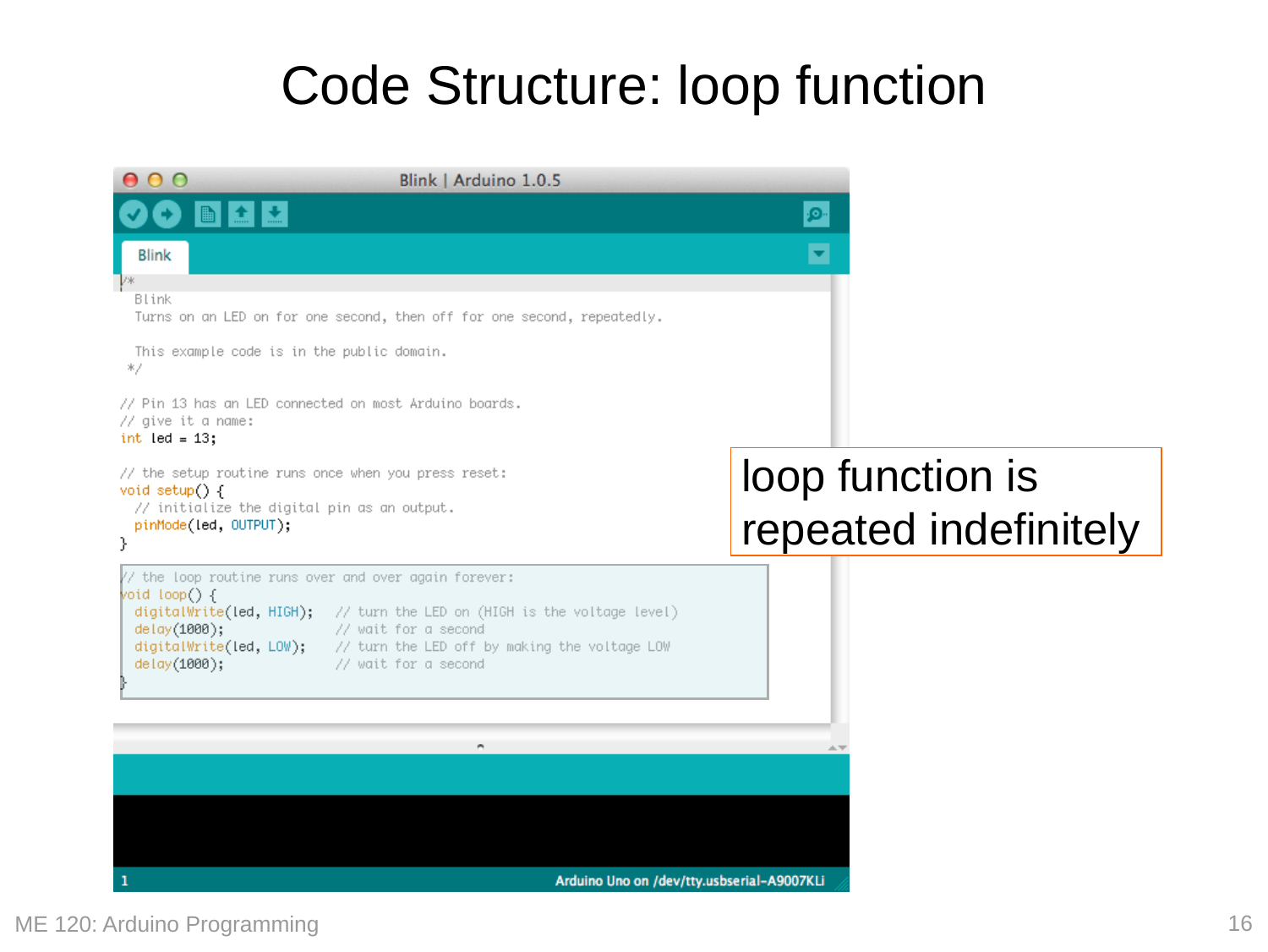## Details of the Blink Code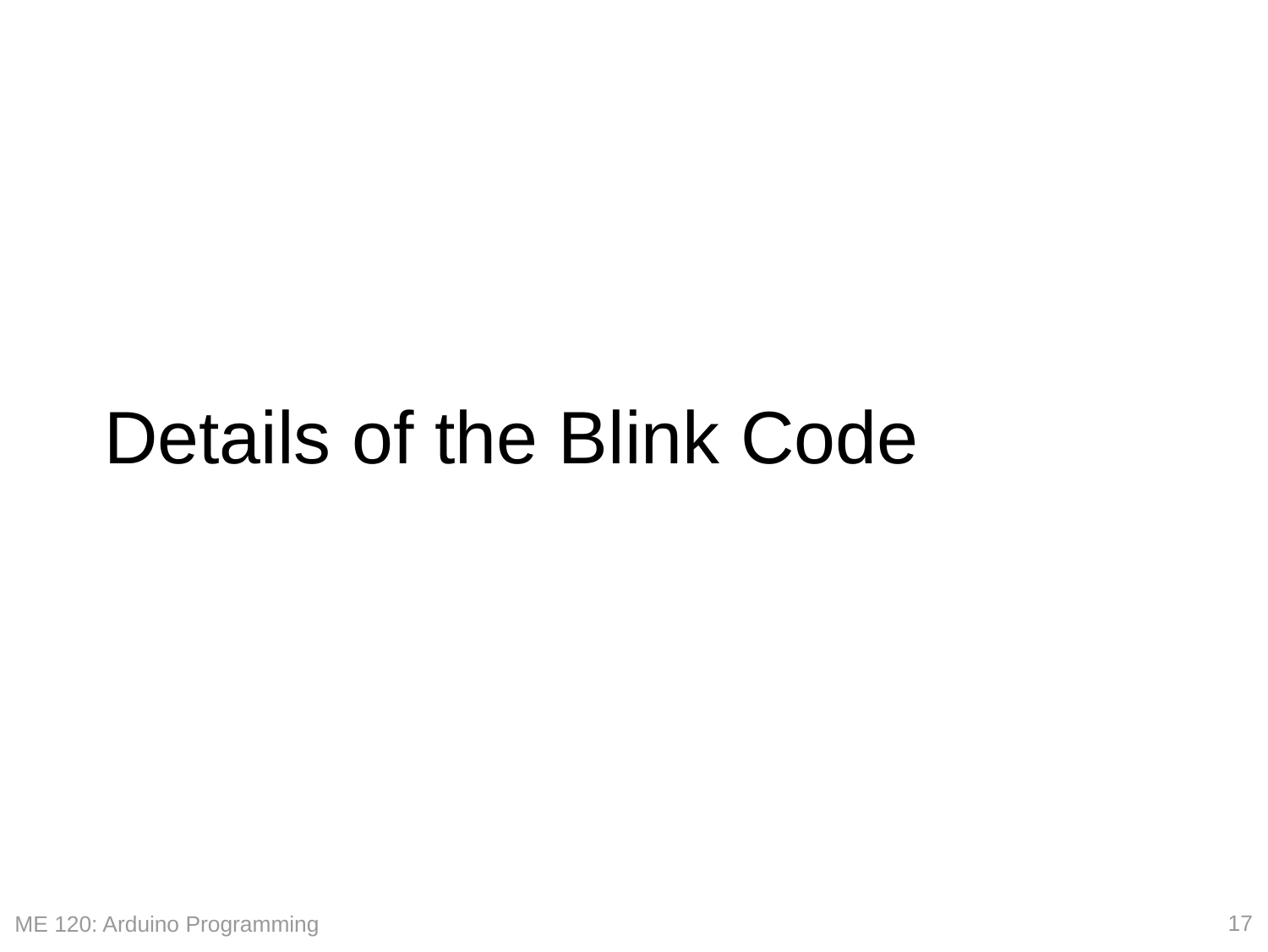## Code

| 000<br><b>Blink</b><br>Blink                                                                                                                                                                                                                                                                                                                                           | Blink   Arduino 1.0.5                                                                                                                                                                                                                                                                                          | int led = $13$ ;<br>creates a variable named "led"<br>and stores 13 in that variable              |
|------------------------------------------------------------------------------------------------------------------------------------------------------------------------------------------------------------------------------------------------------------------------------------------------------------------------------------------------------------------------|----------------------------------------------------------------------------------------------------------------------------------------------------------------------------------------------------------------------------------------------------------------------------------------------------------------|---------------------------------------------------------------------------------------------------|
| This example code is in the public<br>*/<br>// Pin 13 has an LED or<br>// give it a name:<br>int led = $13;$<br>// the setup routine runs once when you press reset<br>void setup() $\{$<br>// initialize the digital pin as<br>pinMode(1ed, OUTPUT);<br>}<br>// the loop routine runs over and over again forever:<br>void $loop() f$<br>delay(1000);<br>delay(1000); | Turns on an LED on for one second, then off for one second, repeatedly.<br>inected on most Arduino boards.<br>digitalWrite(led, HIGH); // turn the LED on (HIGH is the voltage level)<br>// wait for a second<br>digitalWrite(led, LOW); // turn the LED off by making the voltage LOW<br>// wait for a second | pinMode(led, Output)<br>prepare pin number "led"<br>for outputs of voltage<br>"led" is a variable |
|                                                                                                                                                                                                                                                                                                                                                                        | n                                                                                                                                                                                                                                                                                                              | 스포                                                                                                |
|                                                                                                                                                                                                                                                                                                                                                                        |                                                                                                                                                                                                                                                                                                                | Arduino Uno on /dev/tty.usbserial-A9007KLi                                                        |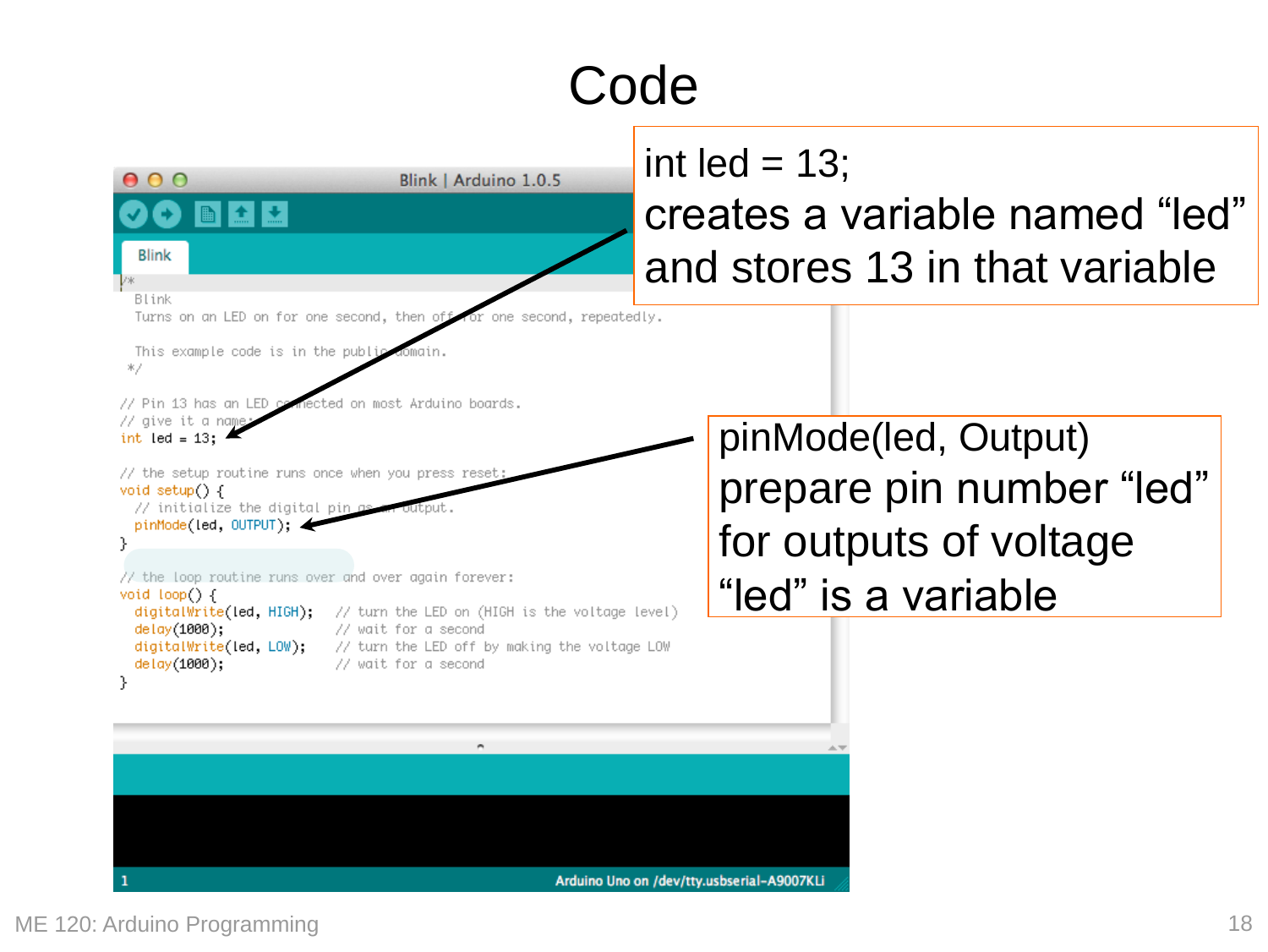### Code